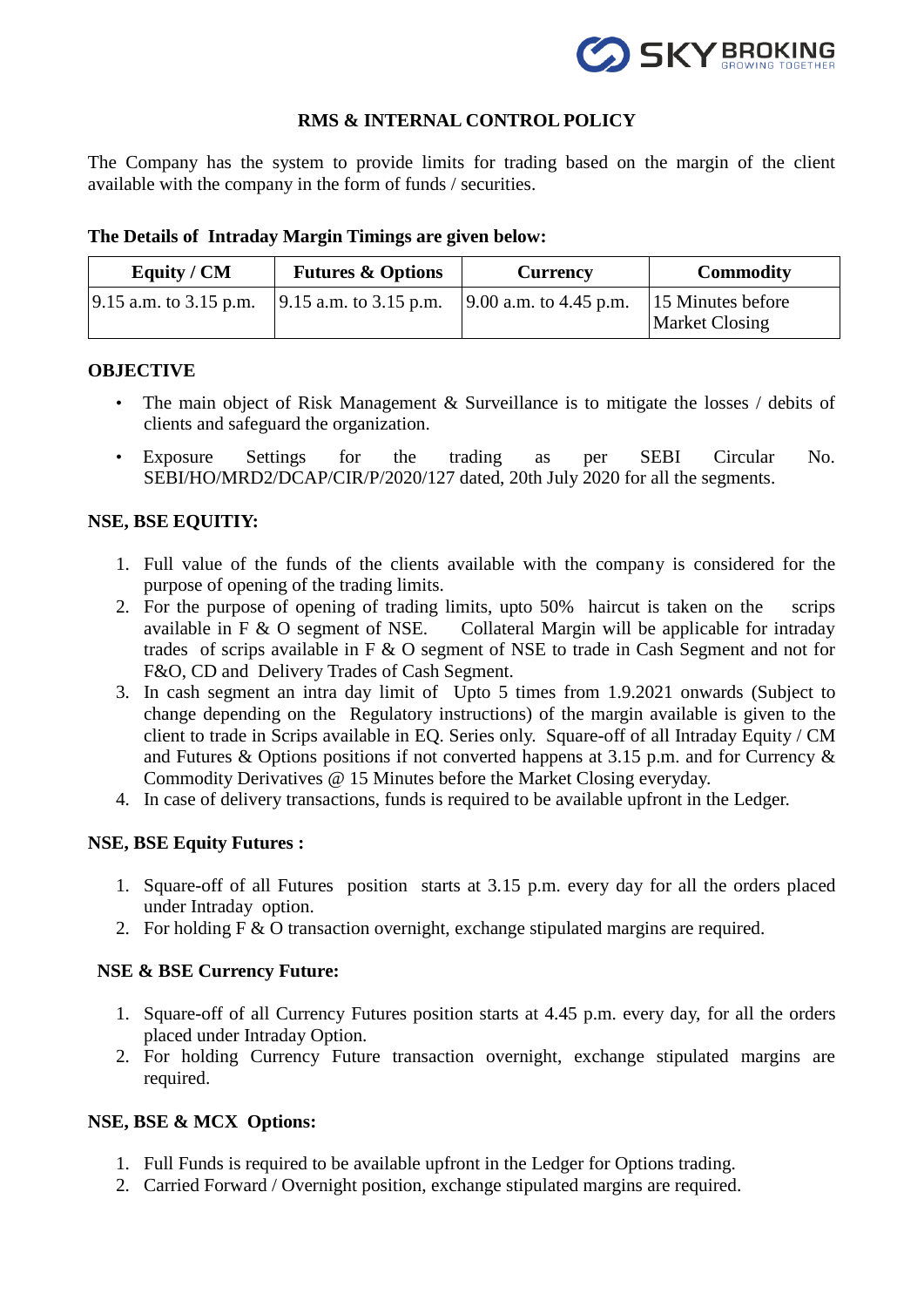

#### **Commodity Futures:**

- 1. Square-off of all Commodities position starts 15 minutes before market closing every day for all the orders placed under Intraday Option
- 2. For holding overnight position, exchange stipulated margins are required.

# **SPAN Margin:**

• Span Margin Report will be uploaded in the company's website before market opens for trading. Span Margin Report will help the clients to take the informed decision for trading.

# **Client ID Activation & Mapping:**

• RMS will activate the New Clients and map the same to concerned Branch or Authorised Person CTCL ID.

#### **Client Margin Shortfall:**

- We send Ledger Balance Confirmation to all the clients by SMS after processing the trades from Exchange.
- Clients need to clear the margin shortfalls of the previous trade date if any before 11.00 a.m. on next day. If the Margin shortfall is not cleared within the specified time, Our RMS Team will initiate squaring-off of the client positions after the specified time.
- Cheques of only those Banks, which are registered in our Back Office, will be accepted and no third party payment will be entertained.
- Cheques banked and cheque received after banking hours would be considered for MTM shortfall purposes only if the required scan images are sent to Funds & RMS Department immediately.
- Demand Drafts are not accepted unless accompanied by client letter alongwith Bank Statement for the account debited to issue the instrument**.**

# **ONLINE MONITORING / RMS FUNCTIONS: Cash, F&O, Currency & Commodities**

- Margin Calls will be sent via SMS on or above MTM loss of 50% onwards for every 10% to the Registered Mobile No. of the client updated in our Master. It is the client responsibility to top up the margin immediately when Margin Calls received by them.
- MTM shortfall needs to be cleared before reaching 80% MTM loss to hold the client positions.
- Our RMS Desk is continuously monitoring all M to M profits / losses of the client and if the losses of the client are 80% or more (inclusive of 0.011% towards approximate value of Brokerage, Statutory Levies & charges etc. for Equity CM & All Future Segment positions & Flat Rs.20/- Per Lot for all Option Segment Positions, as applicable depending on the margin availability), the Fund / Securities of the clients, all the open position/s of the client is/are squared off without intimation to the client after cancelling the pending orders from the system.
- As stated in the above paragraph, Square-off order initiated when the MTM reaches 80% of loss and the order can be matched only on the available price in the market and we can't guarantee the square-off takes place at 80% all the time. The % can vary depending on the matched price of the square off order.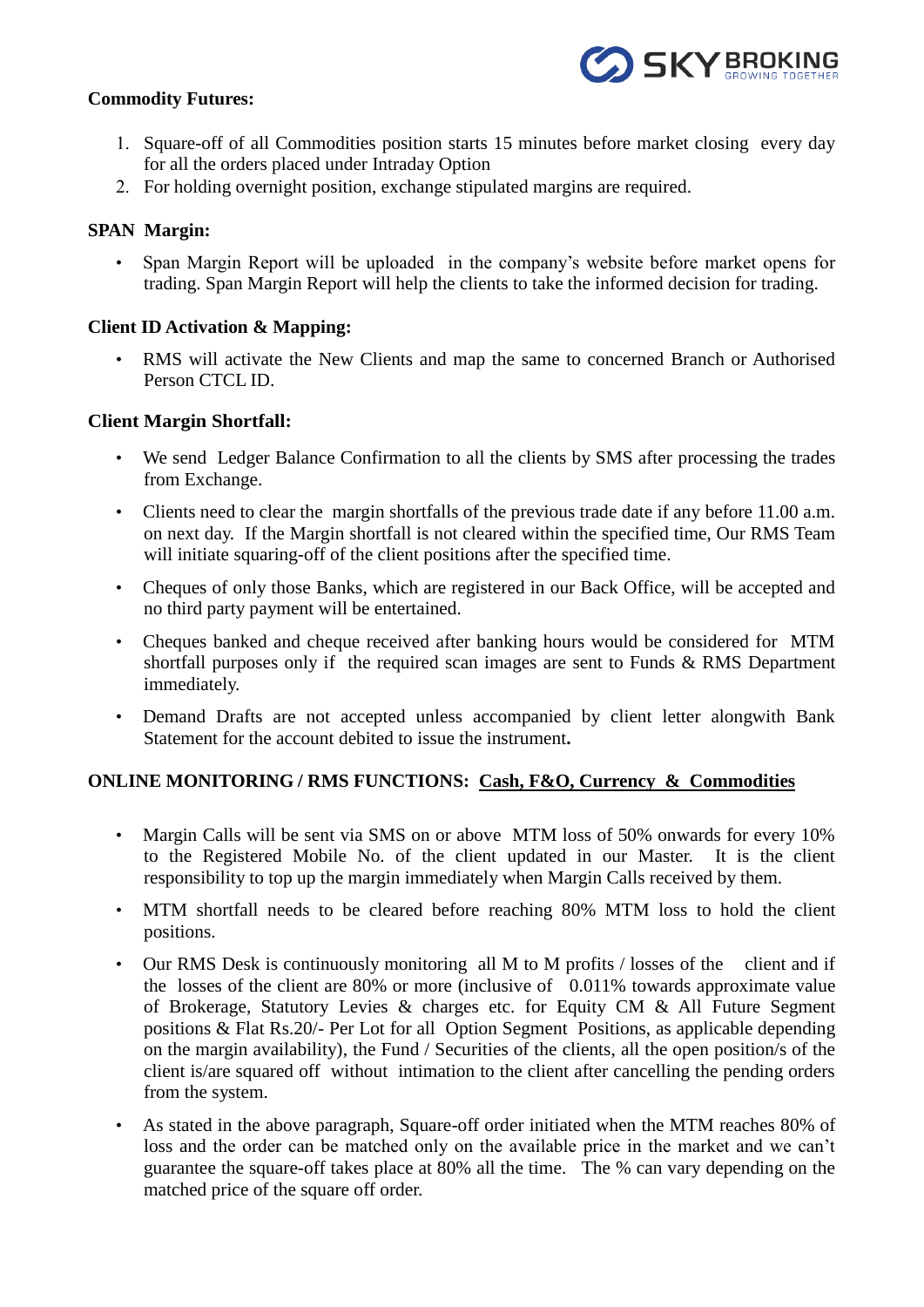

- We will block margin of Rs. 20/- upfront while placing Buying and/or Selling of Options per Lot to avoid ending Negative balance in ledger after the position is taken.
- The client trading will get blocked after Margin Square off for further trading till fresh funds infused by the client (brought down to less than 80% of MTM) on the T day for trading.

# **Liquidation for Debits:**

In the event of clearing / non-payment of the debit either in full or partial within 5 days from the Payout date, the securities will be liquidated / disposed off to offset the debit as per Compliance requirement. Such liquidation (the shares lying in Client Unpaid Securities account ) may be in full or partial to the extent of debit and would be at the discretion of SKY Management. The Client shall not have the right to decide on the timing of liquidation of shares and securities and the shares and securities that needs to be sold or liquidated.

Risk Management Section perform a real time monitoring on the inter and intra day position of the client through ADMIN screen. We will send Margin Calls via SMS to the client for MTM erosion before squaring–off the position/s and it is the clients responsibility to top up the Margin immediately when Margin calls received by them.

Current Market price will be taken for valuing the stocks available while computing for liquidation. Square-off order initiated when the MTM reaches 80% of loss and the order can be matched only on the available price in the market and we can't guarantee the square-off taken place at 80% all the time. The % can vary depending on the matched price of the square off order.

When client pledge securities to the broker as margin, it is to mitigate the risk of settlement default / shortfall by the clients and is in the form of collateral which can be utilised by broker only in the event of default / shortfall by the client.

After such square off of open positions as stated above, if there is a debit balance, the client shall pay the same immediately. If, the client does not clear off the debit balance, SKY Management shall have the right to liquidate the shares and other securities of the client by un-pledging the securities pledged to the extent of the debit balance.

If the liquidation done by the Member against debit, the client will not be provided fresh exposure to buy or intraday trading on the liquidation day. But, the clients will be allowed only for delivery selling for the shares lying in their Ben A/c. or CMPA account after making request with the RMS Team.

# **Penal Charges for Delayed Payments:**

If the payment is not received within the stipulated time, Penal Charges will be levied  $\omega$  24% p.a. from  $T + 2$  (Equity CM Segment) onwards to payment realised date. e.g. If a client makes online payment on  $T + 4$ , Penal Charges will be charged for 2 days. If a client adjusting the debit by selling shares on  $T + 4$ , Penal Charges will be charged from  $T + 2$  to prior date of Payout date of  $T + 4$ . Clear balance will be considered for computation of delayed payment charges and not the Ledger balance. The Penal Charges will be levied to the client ledger on weekly basis. Penal Charges will be levied @ 24% p.a. from  $T + 1$  (for All Derivatives Segment).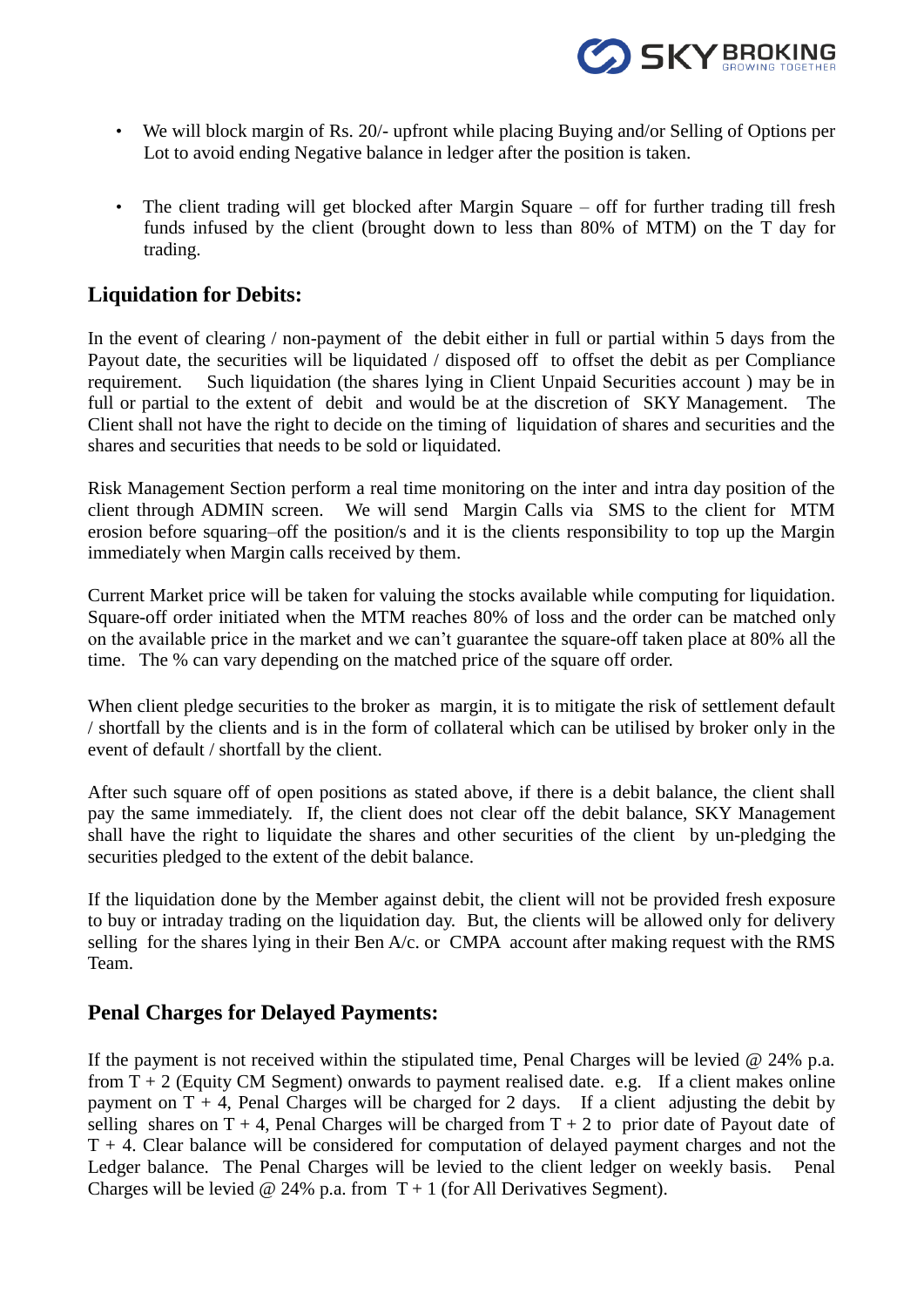

# **Secrecy of Maintaining Login Credentials:**

Please maintain secrecy of your User Name and Password and never Share your Login Credentials / User Name and Password with anyone. It will lead to un-authorised trades and losses and hence, the Investors are advised not to compromise their login credentials with anyone.

#### **Acceptance of Unique E-Mail ID & Mobile No. from Clients for Trading & DP Accounts:**

This has reference to SEBI circular CIR/MIRSD/15/2011 dated August 02, 2011, Exchange circulars NSE/INVG/21841 dated October 4, 2012, NSE/INSP/27339 dated August 12, 2014 and NSE/INSP/27368 dated August 18, 2014 regarding updation of E-mail IDs and mobile numbers of clients. Our Management has decided to implement the acceptance of Unique Contact details such as E-mail ID & Mob.No. from the clients for all their Trading and DP Accounts opening through us.

# **Position Limits (CLIENT LEVEL)**

Exchange has clubbed the open positions to check for position limit violations at client level  $\&$  any violation will attract penalty provisions as per circular MCX/S&I/331/2016 dated September 29, 2016. In accordance with circular no. MCX/S&I/331/2016 dated September 29, 2016, Exchange has clubbed the client codes with common/same mobile numbers or e-mail ids registered under Trading Member and these clients attract the provisions / patterns such as 'persons acting in concert', through common ownership and / or control structure or same family / group, based on same Email and Contact Details.

If client exceeds the Client Level Position Limit in any commodity of the exchange, client will be informed to comply to Exchange requirements immediately. If Client not complied, Our RMS Team will reduce the position to avoid any disciplinary proceedings by the exchange.

#### **Contract Note & Margin Statements**

Contract Notes and margin statements for the transactions executed by the clients are sent to them through e-mail within 24 hours of the trade.

**Payout:** All payouts will have to be compulsorily placed on the Back office access provided to the clients. All payout requests will be processed electronically and the credit shall come to the client's bank account.

- Withdrawal request placed before 8.30 a.m. in CASH, F&O and CD will be processed on the same day. Requests placed after 8:30 a.m. will be processed on the next working day.
- Withdrawal request placed before 8.30 a.m. in Commodities will be processed on the same day. Requests placed after 8.30 a.m. will be processed on the next working day.
- Withdrawal request placed on Saturday, Sunday and Bank & Settlement Holidays will be processed on the next working day.

#### **Shares Trading under Graded Surveillance Measure (GSM)**

In continuation to various surveillance measures already implemented, SEBI and Exchanges, pursuant to discussions in joint surveillance meetings, have decided that along with the aforesaid measures there shall be additional Graded Surveillance Measures on securities which witness an abnormal price rise not commensurate with financial health and fundamentals like Earnings, Book value, Fixed assets, Net-worth, P/E multiple, etc.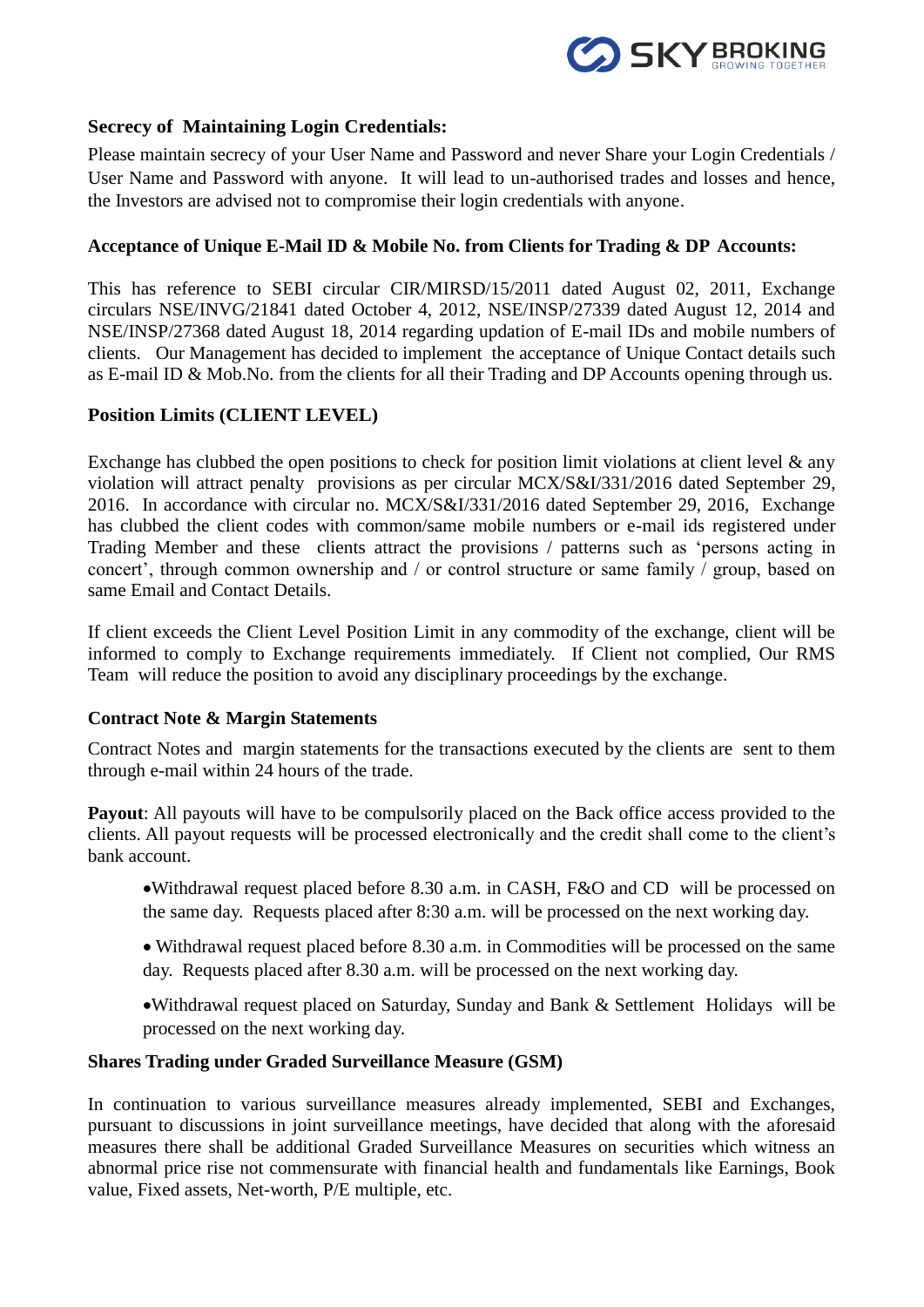

Based on a periodic review and in consultation between SEBI, Exchanges and Clearing Corporations, additional surveillance margins shall also be levied as per Circular No. NSCCL/CMPT/38123 Dt.22nd Jun 2018, the Trading Members can collect the requisite margins from their Trading Clients.

# **In view of the above, the scrips available under GSM in any form will not be available for trading.**

#### **Shares Trading Under Additional Surveillance Margin (ASM) :**

- 1. [Long term additional surveillance measures](https://www1.nseindia.com/invest/content/Long_Term_ASM.csv) (LT-ASM)
- 2. [Short term additional surveillance measures](https://www1.nseindia.com/invest/content/Short_Term_ASM.csv) (ST-ASM)

Trading permissible as per Exchange regulations. 100% of the traded value will be required for placing orders i.e. 100% margins will get blocked. No intraday leverage will be available for ASM categorised scrips.

In case, the stock you have [pledged](https://support.zerodha.com/category/q-backoffice/portfolio/articles/how-do-i-pledge-my-shares-to-get-collateral-margin) is moved under ASM, you will no longer be provided collateral margins for that stock, because, as per ASM 100% margin should be levied. The collateral value (shown on the trading terminals) will be reduced by the value of collateral received against that stock. You can either [unpledge](https://support.zerodha.com/category/q-backoffice/portfolio/articles/how-do-i-unpledge-shares) the stock or keep the stock pledged without collateral until the stock is moved out of ASM.

#### **Options (MCX) Devolved into Future on Expiry:**

- All In the Money Open Option contracts will be devolved into Future Position on the expiry date of the Options Contract.
- Failure to provide / keep the Full Margin for the respective Commodity / All In the Money Stock Future & Options in the trading account can lead to square-off of open positions at the discretion of RMS Team.
- SKY Management may also consider imposing additional margins apart from the ones described above from time to time.

#### **NFO – Physical Settlement Of Stock Options & Stock Futures (In the Money Contracts)**

In-the-Money stock option contracts & Stock Future contracts will get resulted into physical settlement / delivery on the expiry day if kept open without closing. We are allowing trading on these contracts till Expiry-4 day (i.e. Fridays of previous week). From Expiry-3, under Carried Forward option, client will be allowed on specific request with RMS Team and the exchange stipulated margins / respective holdings are required to be available with us as per Exchange Circular dated  $17<sup>th</sup>$  Jan 2020. Clients are allowed to trade under Intraday upto Expiry minus 2 days (Tuesday of the expiry week) to avail the trading opportunity. If the requisite margins are not available for In The Money carried positions, the positions will get squared-off by our RMS Department without intimation. Incase, if the carried forward position ended up as In the Money in the last 5 days of monthly expiry by not supporting the requisite margin, the penalty charged by the exchange will be borne by the client.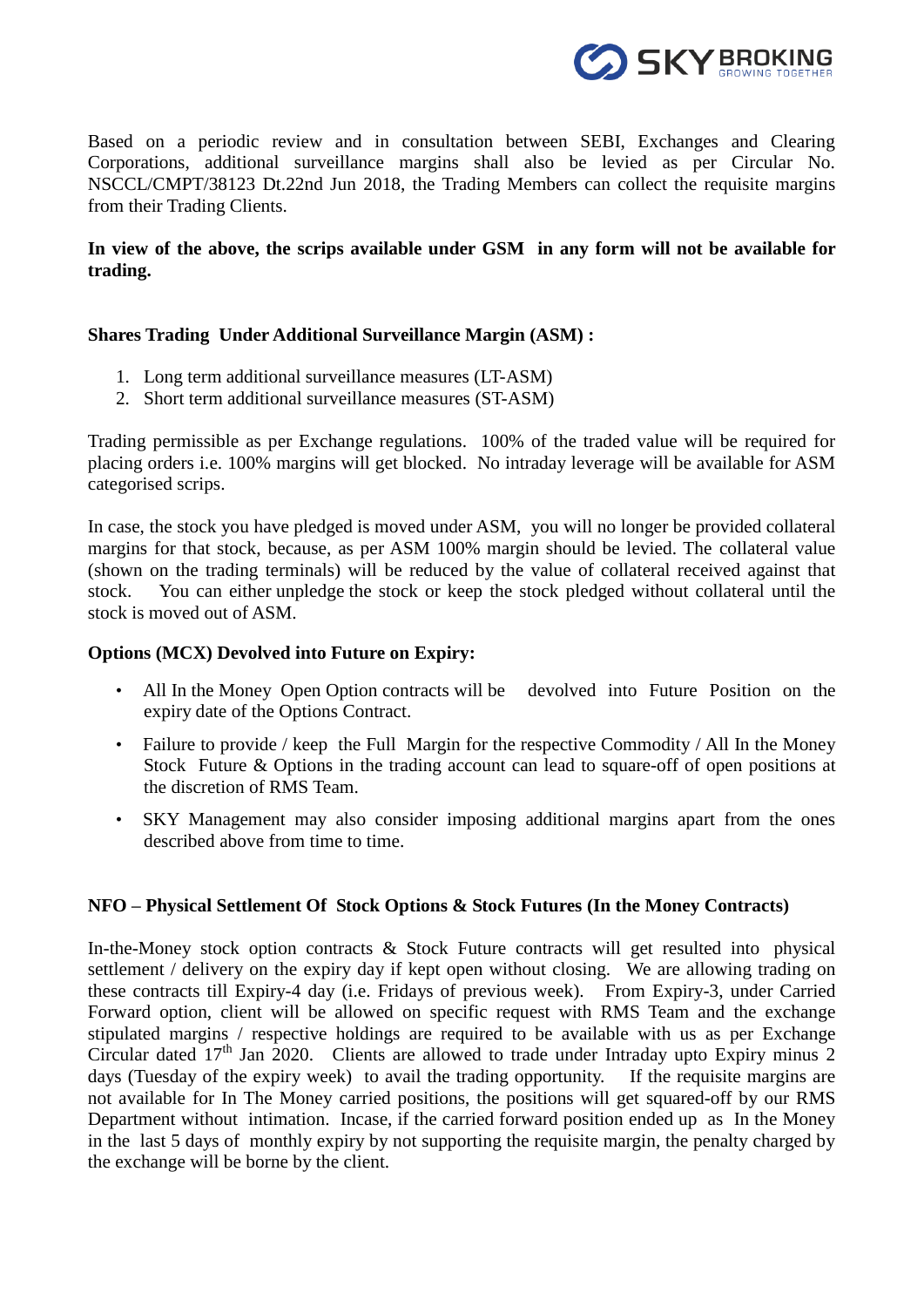

| Days to Expiry | Delivery Margins                 |
|----------------|----------------------------------|
| Expiry - 4 EOD | 10% of Delivery margins computed |
| Expiry - 3 EOD | 25% of Delivery margins computed |
| Expiry - 2 EOD | 45% of Delivery margins computed |
| Expiry - 1 EOD | 70% of Delivery margins computed |

#### **Compulsory Delivery :**

Long & Short Position in Compulsory Delivery contracts like Gold, Silver etc., in commodity segment and all Stock Futures & Options contract of In the Money should be closed before the start of Tender Period / expiry date if full margin is not available. Commodities & All In the Money Stock Futures & Options contracts with compulsory delivery will be closed a day before their respective delivery intention period / expiry date of the contract, if the delivery intention request is not received from the client and non availability of full margin in their Trading Account.

# **Non-Genuine Trades :**

- Clients should not trade in illiquid commodities & Securities contracts
- Dealer / RMS team will be monitoring those trades and will square off, if the same is found as non-genuine trades**.**

#### I**nvestor Grievances:**

The Compliance Officer shall be the designated officer for handling the Investors Grievances and Client Complaints. The email ID you can write to in case you have any grievance is **compliance@skycommodities.com**. The resolution of the Complaint shall be done at the earliest

#### **IMPORTANT NOTES:**

- We are not engaged in the business of Client Funding. Clients are required to have sufficient balance in their accounts to hold / carry forward positions.
- Call & Trade charge is applicable for the positions squared-off due to insufficient margin.
- Option premium received from writing options will not be considered as Cash / Capital.
- Positions which do not have sufficient funds can be cut any time at the discretion of our RMS desk. There will be no margin calls or intimation from our RMS desk.
- Trading in MCX contracts will be banned during tender period.
- Client Open Short in CM Segment not covered due to upward freeze or any other reason including technology failure, client has to absorb the loss.
- Selling shares of scrips bought on the previous day will be at sole risk of the client. If the delivery not received against the purchases, the selling position will go for Auction and the loss should be passed on to the client. Likewise, if the purchase position got squared off credit due to delivery failure, the client selling against this purchase will go for Auction and the loss should be borne by the client.
- Fines levied by the exchange for shortfall on Other Margin/MTM will be payable by the client.
- Payments will only be accepted from the client's registered bank / mapped accounts with us. Cash and Demand Drafts are not accepted.